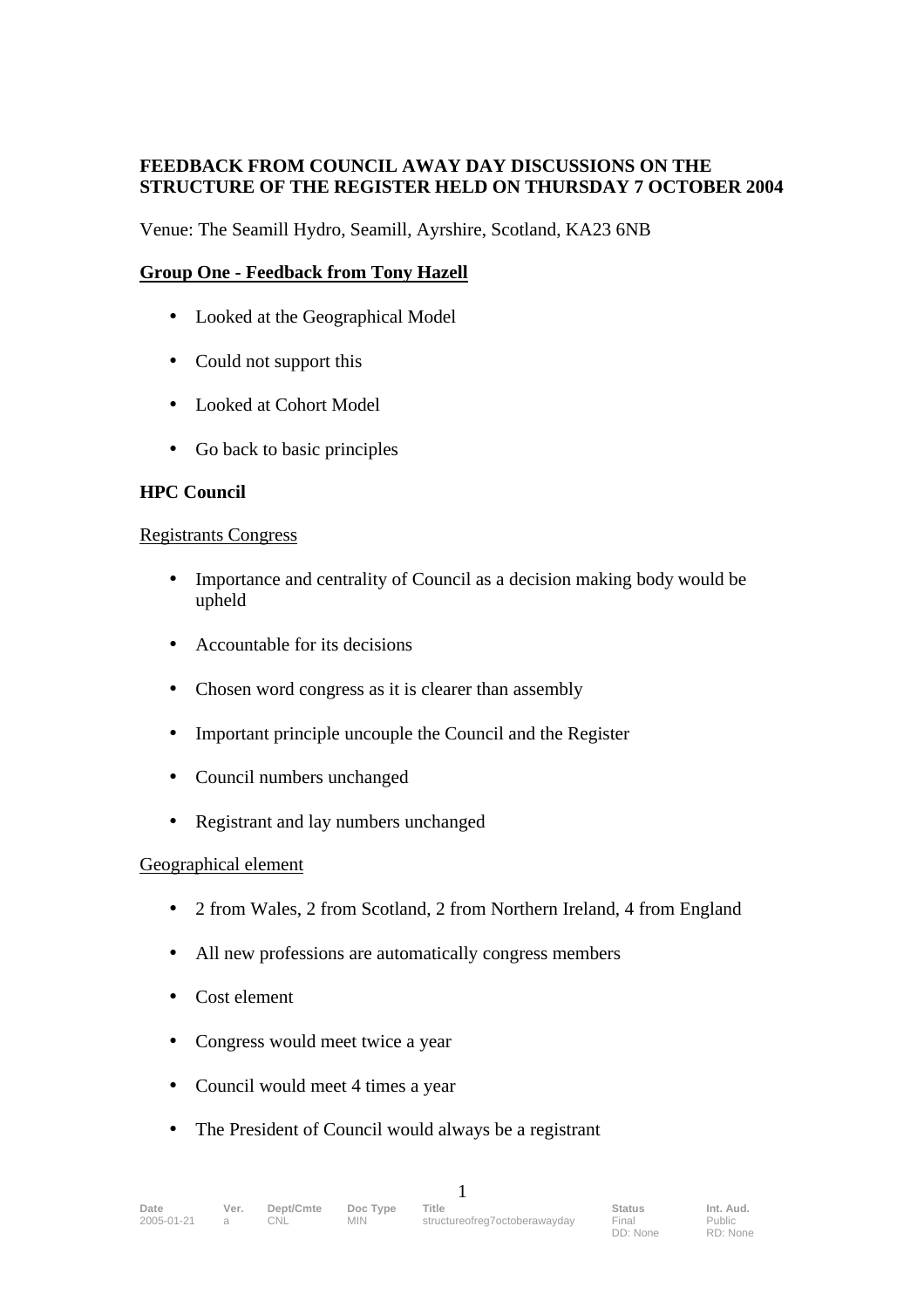- The Vice-President would be lay and would chair congress
- Council members elected by congress
- Role of congress would be to discuss profession specific matters and advise Council

### **Advantages**

• Congress would encourage networking. Special interest groups would get together

### **Principles**

- Essential that all professions have a say. That would be at congress
- Cohort idea is artificial forcing groups together
- Would seem that original members of Council are first class members
- Members of Council are addressing corporate issues not profession specific issues
- Congress in its totality will be at least 3 times the size of Council. Congress will be augmented by new groups coming in
- Not totally wedded to any specific number on Council. Could argue for a bigger Council. The number on Council should be what would effectively manage the business
- There would be an election to congress on a profession specific basis and a country basis and then an election to Council
- Congress would elect registrant and alternate Council members. Ideally congress should exist for 12 months before electing Council
- No requirement that there should be an alternate for each profession
- Need for discussions with Department of Health regarding home country representation on Council. Unlikely that the Government would accept a Council without home country representation. Home country representation could be maintained by correct structuring and maintenance of the register
- Wanted to get away from profession specific representation on Council but strengthen profession specific representation on Congress
- Only members of Congress would be elected to Council
- Further details still to be worked out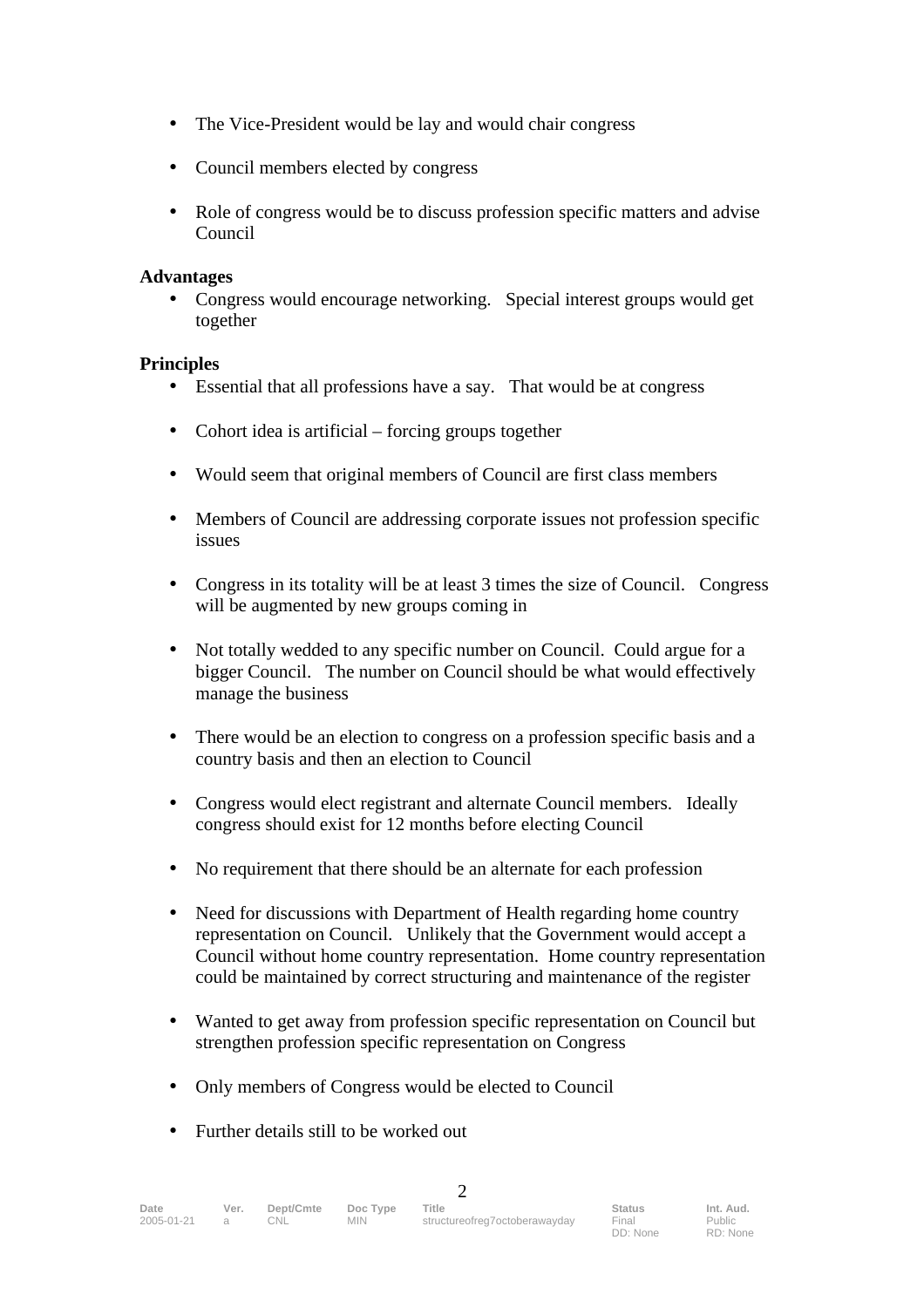# **Group 2 - Feedback from Keith Ross**

## **COHORTS**

Advantages:

- Easy to understand
- Less radical: stays within HPC Order
- Each profession to have same opportunity
- Supported by public consultation
- Each aspirant profession would be clear about where it sits before application is complete
	- e.g. Dance Therapists
- Satisfy public's concern
- New professions on equal footing

Disadvantages:

- Potentially divisive
- Existing places on Council could be changed
- Artificial groupings
- Doesn't address geographical issue

## **ASSEMBLY**

Advantages:

- Good presence from all professions
- Less likely to disenfranchise each profession
- Easier to manage geographical issues

### Disadvantages:

- Corporate governance unclear
- Encourage infinite sub-division
- Costly administration etc.
- Difficult for the public to identify with
- Powerless group

### Or

If powerful it challenges role of Council

- Registrants may not want to go through 2 tier election system
- Privy Council may not accept!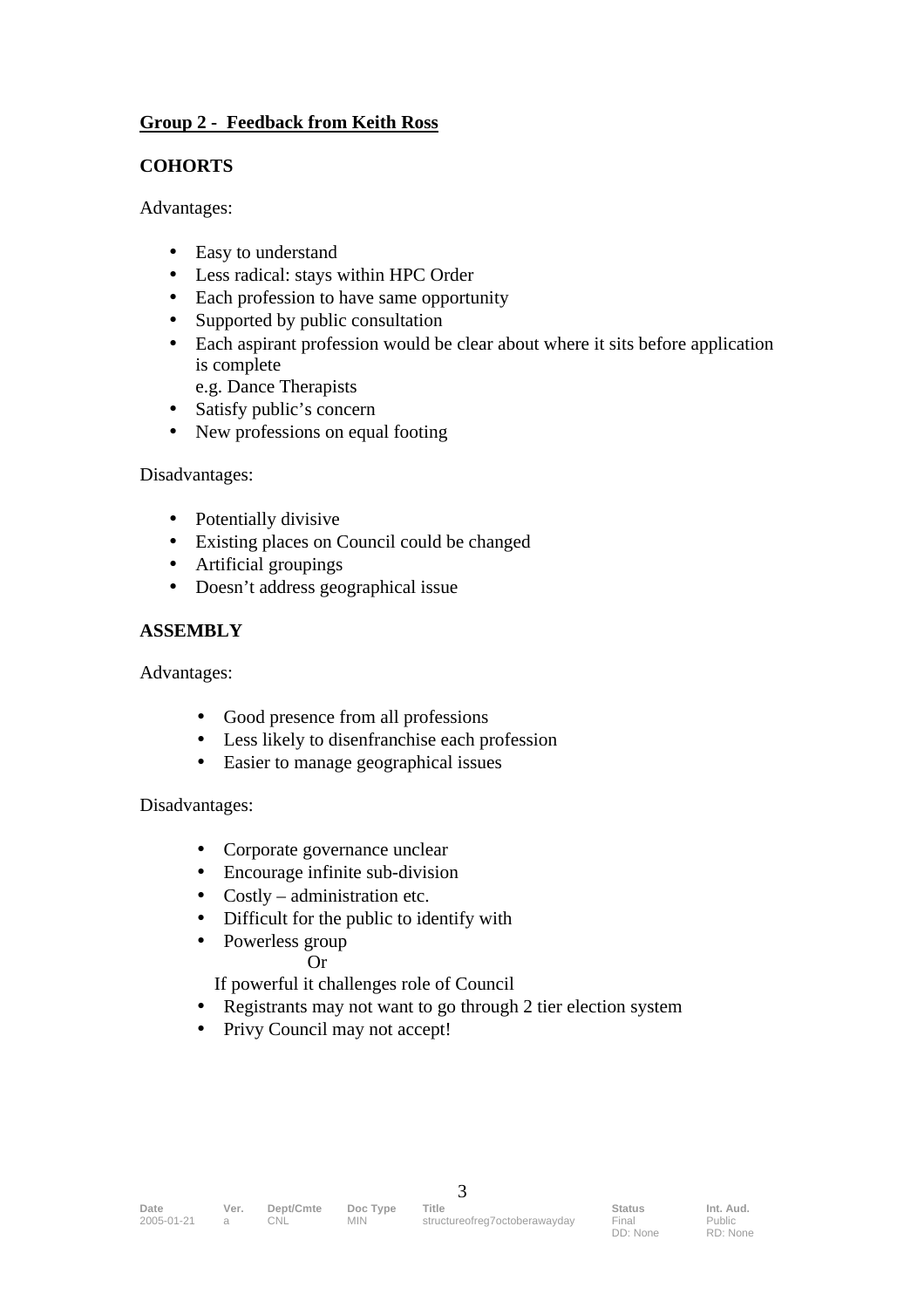# **GEOGRAPHICAL**

Advantages:

• Addresses geographical issue

Disadvantages:

- Does not satisfy professions
- Manipulation

# **CONCLUSION**

- Nothing will be perfect
- No point "flogging dead horses" If this would not be politically acceptable no point exploring it any further
- Protecting public must be PARAMOUNT
- Cohorts best realistic option

### $\overline{\mathcal{L}}$

gives opportunity to strengthen

| Consultation  |           |
|---------------|-----------|
| Communication | Must do's |
| Involvement   |           |

# Group Three – Feedback from Christine Farrell

Discussed almost the same issues as group one and came to the same conclusions.

1. Elections to Congress – would be an overarching body

 $\downarrow$ 

 $\rightarrow$  Elected by registrant groups on HPC register

# 2. Congress

Main functions

- Major issues
- Elect representatives to Council
- (Reassure registrant interest)

Regional representatives elected also (how?) Number: a meaningful minimum!

- $\downarrow$
- 3. Council Elected x 4 years Main Functions Decision making/strategy No: initially 24(5): 12 lay, 12 reg.

**Date Ver. Dept/Cmte Doc Type Title Status Int. Aud.** 2005-01-21 a CNL MIN structureofreg7octoberawayday Final 4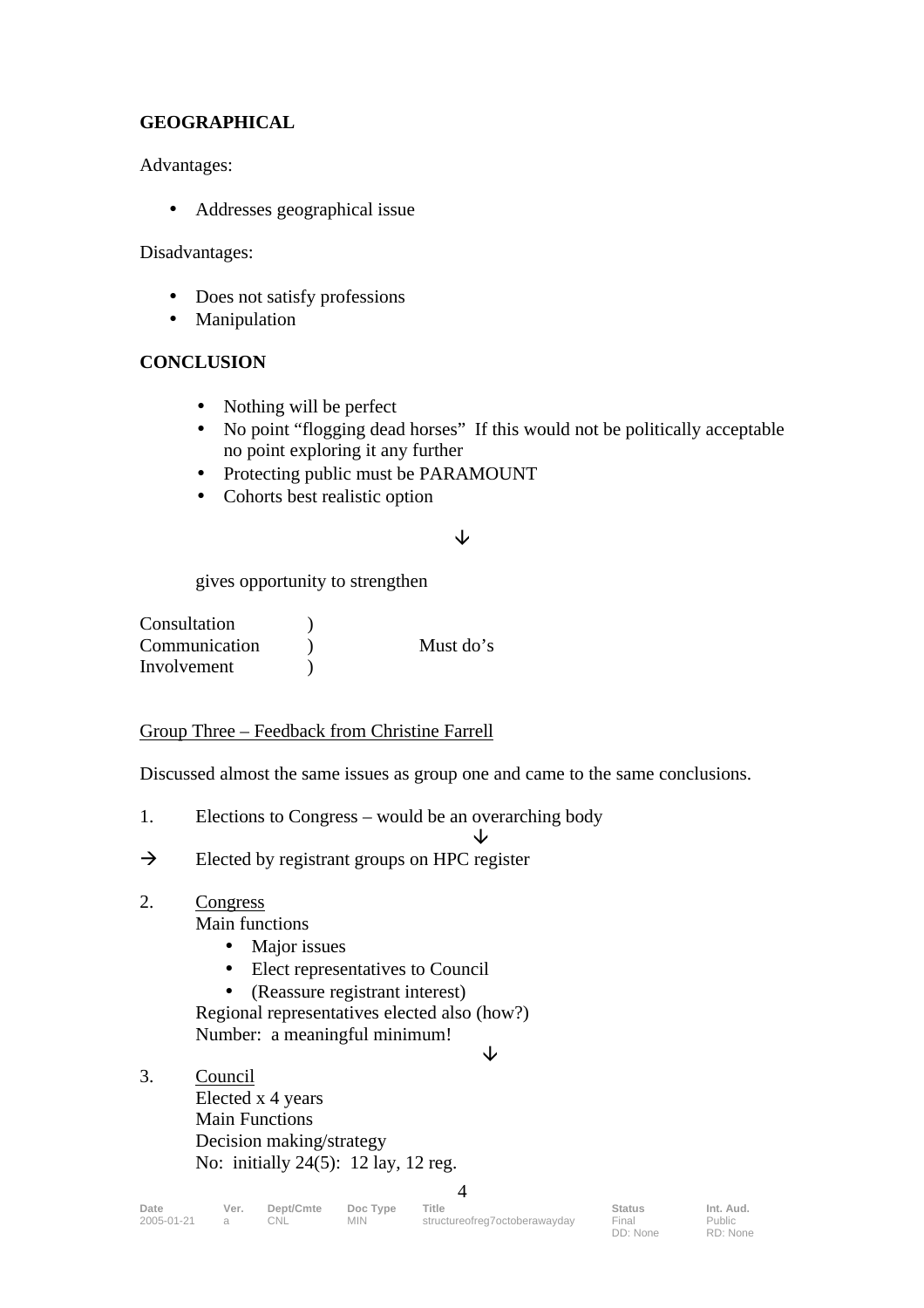- Regional/country representation to be discussed. There could be one congress for each country but this would need to be discussed.
- Elections to Congress

Managed by HPC based on 100% registrants, 4 from each current grouping/proportionately on register (each new group would elect 2/3 member of congress (over 10/15 years)

 $\downarrow$ 

A meaningful number Congress

26 initially (52) 4 each  $+ 10$  country reps (prof)

Council elected every four years by the Congress (24); 12 lay, 12 reg. New Groups.

J

Solves problem of register – no need to change

Comments from the Chief Executive - Marc Seale

- It is less likely that the Department of Health will agree to a radical solution to the restructuring of the register
- It is advisable to go for a semi-radical solution
- Small geographical areas will still be dominated by large professions
- Cohort will have to squash unequal groups together
- A major issue about the assembly will be its role. A single role of electing the Council is likely to be acceptable to the Department of Health but as soon as it is given other roles there is likely to be conflict. It should be an electoral body with no other functions

### **Timetable**

- There will be an amendment to the Health Professions Order 2001 to bring the Applied Psychologists into regulation
- The HPC still has powers to set up professional advisory committees however this option was rejected by Council as it was felt that there was a danger of setting up bodies which could advise Council whether or not Council sought that advice. It is likely that the Department of Health will question why the Council wishes to set up another body when it ready has powers in the Health Professions Order to set up professional advisory committees
- Issues raised in general discussion
- Concerns raised that about a member of congress' role what is their role?

| Date<br>2005-01-21 | Ver.<br>$\triangleright$ | Dept/Cmte<br>CNL | Doc Type<br><b>MIN</b> | Title<br>structureofreg7octoberawayday | <b>Status</b><br>Final<br>DD: None | Int. Aud.<br>Public<br>RD: None |  |  |
|--------------------|--------------------------|------------------|------------------------|----------------------------------------|------------------------------------|---------------------------------|--|--|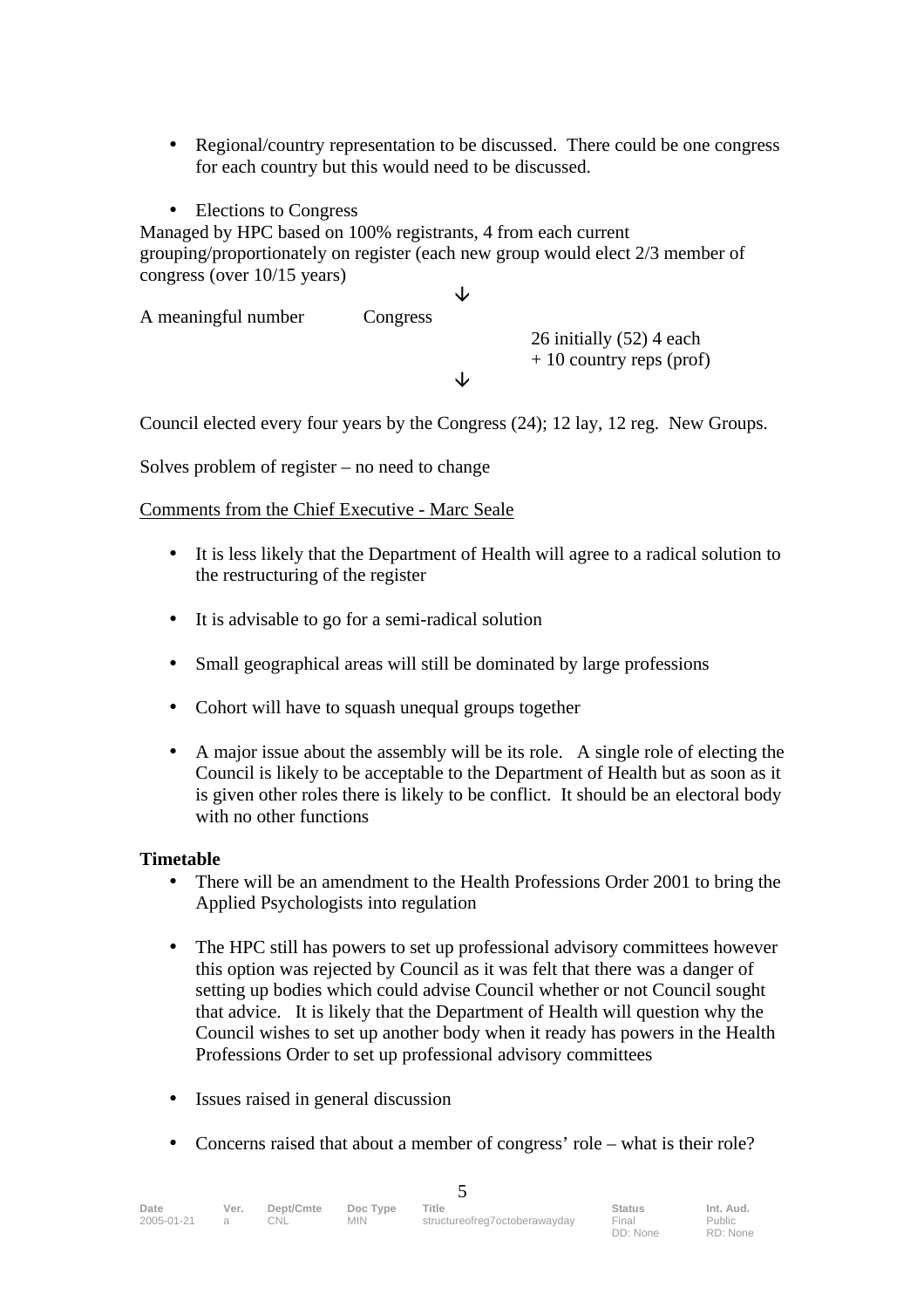- The congress members' role of electing members to Council would not be seen as very attractive
- Concern that Council will not have the expertise or authority to start regrouping professions into cohorts. A number of professions would cross cohort boundaries
- No support for small national assemblies
- Reiteration of the role of the HPC which is to protect the public. Council members are not representatives of the professions. There should be a range of people on Council whose role should be meaningful to the public
- The creation of a congress would help Council move away from uniprofessional representation on Council. Congress would be a multiprofessional professional advisory group
- We need to look at the role of Council which is not to promote multiprofessional working. Council has to consider developments within the professions and how this impacts on regulation
- Details on the periods of office of members of congress and members of Council would have to be thought through
- Costs would have to be given consideration
- Agreed that the Executive would prepare a paper on each option to be considered at the December meeting of Council
- Agreed that a draft paper would be sent out to Council by email for comment
- Agreed that discussions would be held with the Department of Health regarding the viability of the options being but forward

### Summary from the President - Norma Brook

• Very interesting discussions during the two days

### **Corporate Governance**

• Much work has been done on developing guidelines for the role of Council members. The Executive will amend the documents under consideration and will circulate to members for comment. The final version will be considered at the December meeting of Council and when agreed will be added to the Council members handbook